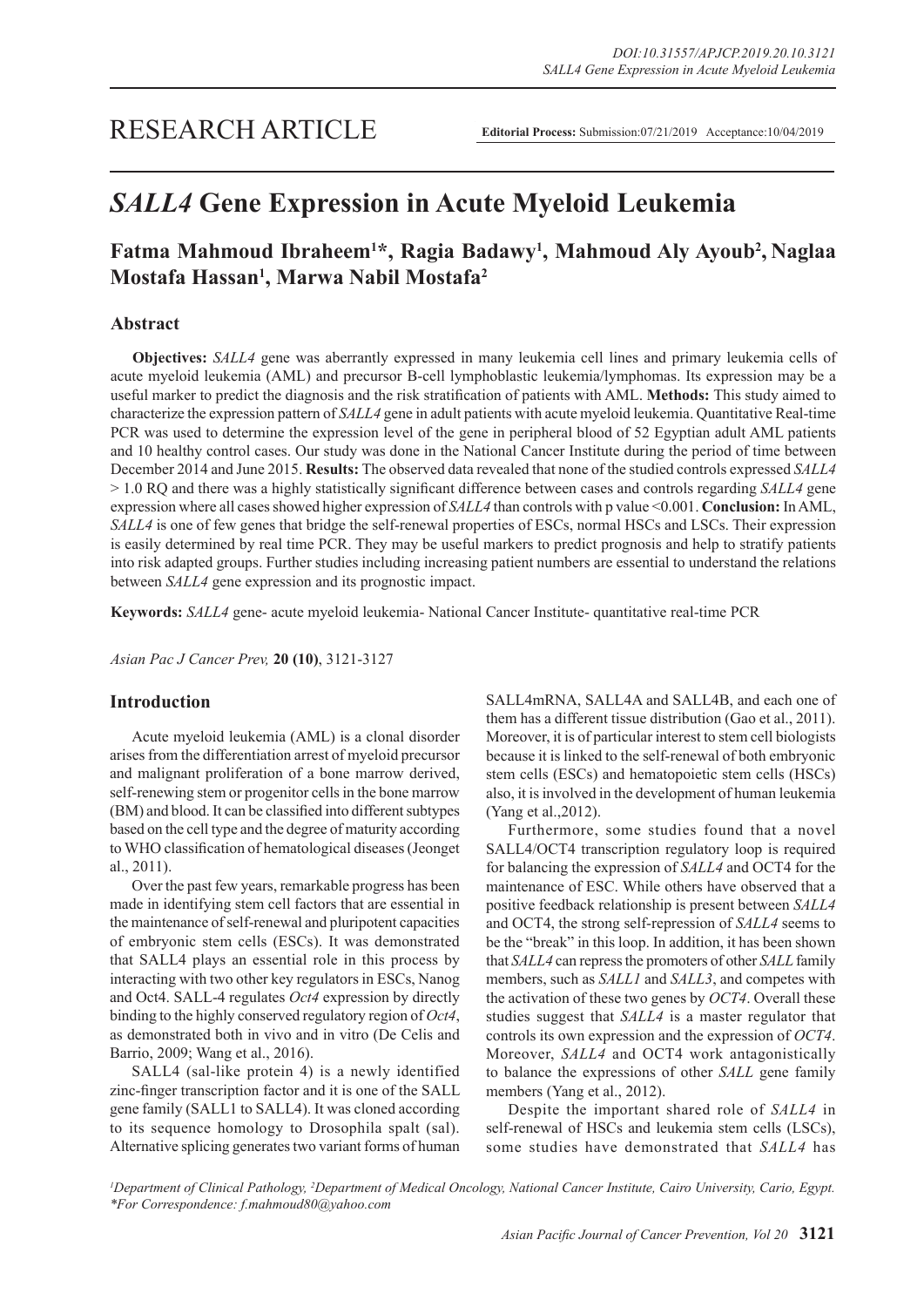#### *Fatma Mahmoud Ibraheem et al*

differential effects on both pro- and anti-apoptotic pathways in normal and leukemic cells (Gao et al., 2011). It was found that during normal hematopoiesis, *SALL4* is preferentially expressed in human *CD34+* hematopoietic stem/progenitors (HS/PCs) and down-regulated in CD34- cells during hematopoietic differentiation (Ma et al., 2006). *SALL4* was aberrantly expressed in many leukemia cell lines and primary leukemia cells of acute myeloid leukemia (AML) and precursor B-cell lymphoblastic leukemia/lymphomas. Moreover, recent studies have shown that*SALL4* gene expression correlates with the disease progression in human chronic myeloid leukemia and its expression in AML patients correlated with treatment status(Lu et al., 2011).

A recent study also revealed that DNA methylation inhibitor 5-azacytidine (5-azaC) caused the demethylation of *SALL4* alleles in NB4 leukemic cells (Yang et al., 2012). The hypomethylation of *SALL4* promoter occurred more frequently in the subtypes of M1 and M2, suggesting that *SALL4* hypomethylation might be associated with the blocked stages of myeloid progenitor cells. Furthermore, *SALL4* hypomethylation was found to be correlated with higher WBCs in AML patients, which may reflect the role of *SALL4* in the control of expansion of leukemic stem cells (Ma et al., 2013).

## **Materials and Methods**

This study was approved by the ethical committee, review board of National Cancer Institute, Cairo University in accordance with Helsinki guidelines for the protection of human subjects. Our study included 52 adult acute myeloid leukemia (AML) cases. Their age ranged from 19 to 70 years with a median 43 years old. They were 34 females and 18 males. All of them were presented to the medical oncology clinics, National Cancer Institute, Cairo University, during the period of time from December 2014 to June 2015. Ten healthy age and sex-matched subjects were enrolled as control group (collected from donors of Bone Marrow Transplantation). Diagnosis was established after clinical, morphological, cytochemical, flow cytometric and cytogenetic analysis. The diagnosis and classification of AML patients were based on the 2016 World Health Organization (WHO) classification system for tumors of the hematopoietic and lymphoid tissues. After the informed written consent, the samples were collected at presentation, i.e. before receiving any medication. Bone marrow aspirate was the sample of choice for both patients and control. The follow-up data were obtained and the median follow-up duration of these patients was 3 months (range, 3 days– 12 months). Complete remission (CR) was defined according to Dohner et al., 2010 as: Bone marrow blasts <5%; absence of blasts with Auer rods; absence of extramedullary disease; absolute neutrophil count >1.0x 109 /L platelet count >100 x 109 /L; independence of red cell transfusions.

#### *Sampling*

Bone Marrow (BM) specimens were collected on potassium ethylene diamine tetra-acetic acid (K-EDTA) (1.5 mg/ mL) for morphologic, immunophenotypic, and molecular analyses, and on sodium heparin for conventional karyotyping and fluorescence in situ hybridization (FISH). Samples are processed within few hours of collection.

## *RNA extraction and cDNA formation*

One ml of bone marrow was collected on EDTA anticoagulant from patients and controls. First, total RNA was extracted from bone marrow cells using QIAamp RNA extraction blood Mini kit (QIAGEN, cat no. 52304) as recommended by the manufacturer's. The purity and the concentration of the purified RNA was detected using spectrophotometer nano-drop (Quawell, Q-500, Scribner, USA) and stored at  $-80^{\circ}$ C till further assessments. Second, complementary DNA (cDNA) was prepared from RNA using High Capacity cDNA Reverse Transcription Kit (Applied Biosystems, cat no. 4368814) using the four steps thermal cycling conditions ( $25^{\circ}$ C for 10 min,  $37^{\circ}$ C for 120 min, 85 $\degree$ C for 5 sec then 4 $\degree$ C), according to the manufacturer's instructions. Complementary DNA purity and concentration was detected using spectrophotometer nano-drop (Quawell, Q-500, Scribner, USA) and stored  $in -20$ <sup>o</sup>C till performing quantitative real-time PCR.

#### *Real-time RT-PCR*

Real-time quantitative PCR (RQ-PCR) was performed, cDNA was amplified using QuantiTect SYBR Green PCR Master Mix kit (QIAGEN® Austin, Texas, USA catalogue no 204141). The primers of *SALL4* were (Forward: 5'-TGC AGC AGT TGG TGG AGA AC-3'; Reverse: 5'-TCG GTG GCA AAT GAG ACA TTC-3') (Viviantis, Malais). GAPDH primers were (Forward: 5'-AGA AGG CTG GGG CTC ATT TG-3' Reverse: 5'- AGG GGC CAT CCA CAG TCT TC-3') (Viviantis, Malais). Real-time quantitative PCR (RQ-PCR) was performed using 1 μl of cDNA with 9 μl of Master Mix, 0.5 μl of Reverse primer (*SALL4* or *GABDH*), 0.5 μl of Forward primer (*SALL4* or *GABDH*) and 9 μl of Nuclease free H2O with total volume 20 μl. The PCR run was then started on computerized thermocyclers (ABI step one- Applied Biosystems). Real time PCR amplification was performed using PCR program conditions which were 45 cycles of95 °C for 10 min, 95 °C for 15 s,60 °C for 1 s and 72 °C for 30 s. Data from the amplification plot and together with melting curve were obtained and analyzed. To determine the relative expression of *SALL4* gene among the leukemic and normal samples, the comparative threshold cycle (CT) method was used normalizing *SALL4* expression to *GABDH* expression. Here we quantify relative gene expression levels by measuring the CT, an arbitrarily placed threshold which ensures the PCR is in the exponential phase of amplification. The CT is reversely related to the amount of target molecules in the reaction. The classic comparative CT method can be used to calculate the expression level of the gene of interest relative to a calibrator or reference sample using the CT data.

#### *Statistical analysis of the data*

Data management and analysis were performed using Statistical Analysis Systems, SAS vs 8.02. The graphs were done using Harvard Graphics, vs 4.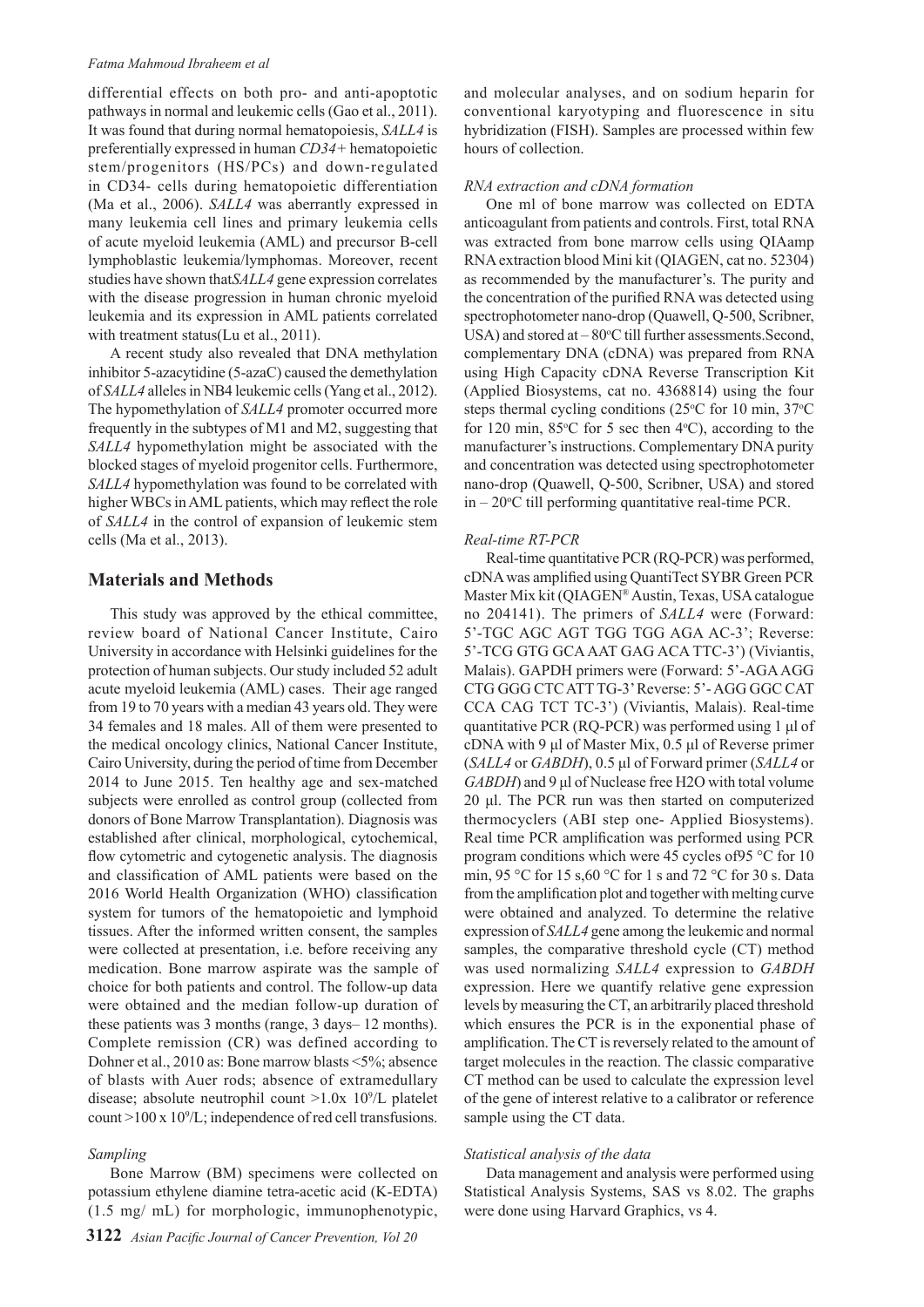Numerical data were summarized using means and standard deviations or medians and ranges. Categorical data were summarized as percentages. Mann-Witney test was performed numeric variables. Chi-square test was used to compare groups with respect to categorical data or Fisher's exact test, for small sample size. To measure the strength of association between two numeric variables Spearman's correlation coefficient was calculated. A value close to 1 or -1 means a perfect positive or negative correlation, respectively; The closer the value to 1 or -1 you approach, the stronger the association. The overall survival was defined as the time from diagnosis to death or lost to follow-up. The disease free survival was calculated from the time of remission to relapse or death or loss to follow. The overall and disease free survival functions were estimated by the Kaplan and Meier method and compared by the log rank test. All p-values are two-sided. P-values < 0.05 were considered significant.

## **Results**

#### *Descriptive data of our AML patients*

The age of the studied cases ranged from 19-70 years with a median of 43 years and mean  $40.7\pm13.5$  years. Thirty seven cases aged below 50 years (71%) and 15 cases (29%) were  $\geq$  50 years. The study involved 18 males (34.6%) and 34 females (65.4%), male to female ratio was 1: 1.9. Hepatomegaly was encountered in twenty six cases out of fifty two 26/52 (50%), while splenomegaly was detected in 23/52 cases (44.2%) and lymphadenopathy was encountered in 19/52 (36.5%)

The distribution of the studied group according to laboratory finding and molecular markers are seen in Table 1.

Conventional cytogenetic study was done to 39 out of 52 cases. No mitosis was detected in 10 cases out of the 39 cases (25.6%). So the analysis was done to the remaining 29 cases out of 52 (55.8%). Nine cases out of 29 (31.1%) had normal karyotype, four cases out of 29 (13.8%) had t  $(15:17)$ , five cases out of 29 (17.2%) had t (9:22) and three

#### *DOI:10.31557/APJCP.2019.20.10.3121 SALL4 Gene Expression in Acute Myeloid Leukemia*

cases out of 29 (10.3%) had t (8;21). While eight cases out of 29 (27.6%) showed complex cytogenetic abnormality which were  $-2, -3, -7, -11, -13, -21, -22, +13, +17, +21.$ 

According to FAB classification, the most commonly encountered FAB subgroup was M2 (25/52; 48.1%) (Five cases out of M2 was relapsed AML), followed by M4 (12/52; 23.1%), M1 (10/52; 19.2%), M3 (4/52; 7.7%), and finally M7 (1/52; 1.9%)

According to WHO classification, we found that 19 out of 29 cases (65.7%) presented with AML not otherwise specified. 7 out of 29 patients (24.0%) was AML with recurrent genetic abnormalities and 3 cases out of 29 (10.3%) presented with therapy related AML. Our 29 cases with successful cytogenetic study were classified according to the 2017 European Leukemia Net (ELN) genetic risk stratification, into 3 risk groups: patients with intermediate risk (Mrozek et al., 2012), they were 9 out of 29 (31.1 %), patients with good risk karyotype, they were 7 out of 29 (24.1%) and patients with poor risk karyotype, they were 13 out of 29 (44.8 %).)

According to response to treatment, we found that complete remission (CR) at D28 occurred in 29 out of the 52 cases (55.8%), while 8 out of the 52 cases had partial response (PR) to induction chemotherapy (15.4%). And 15 out of 52 cases died before day 28 (28.8%).

Kaplan-Meier analysis for our data after a follow up period of 12 months and a median observation time of 3 months with 95 % confidence interval; revealed that the cumulative overall survival at sixth month of all AML patients was (68.9 %). The duration of survival of our patients is ranged from 2 days to 12 months after the date of the diagnosis with a median 3 months.

#### *SALL4 gene expression in AML patients*

Comparative statistical analysis between cases and controls were done as regard *SALL4* gene expression. The observed data revealed that none of the studied controls expressed *SALL4* > 1.0 RQ and there was a highly statistically significant difference between cases and controls regarding *SALL4* gene expression where all



Figure 1. Kaplan-Meier Curve of the Effects of *SALL4* Gene Expression on Overall Survival of AML Patients Included in the Study.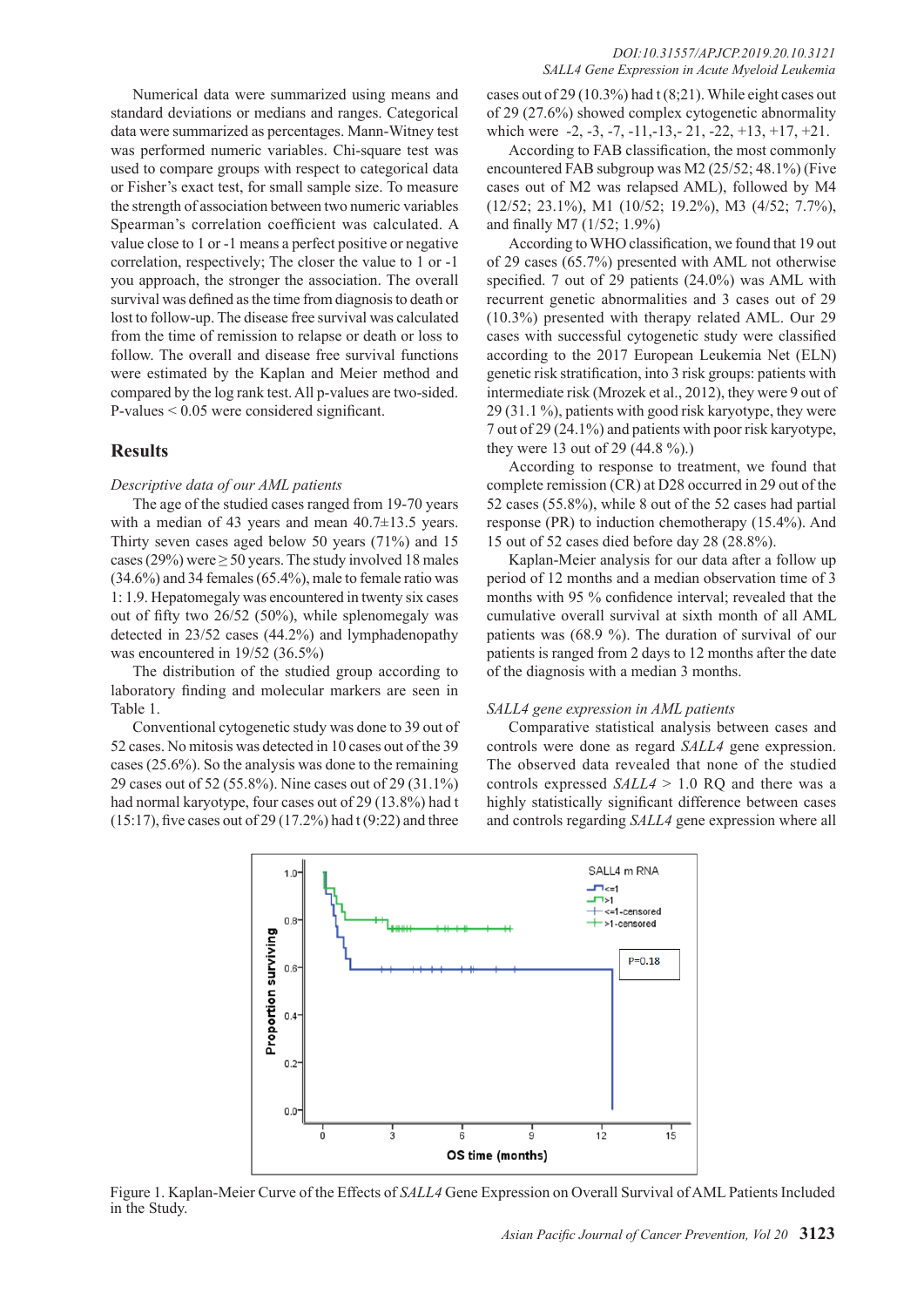| Table 1. Descriptive Data for Our AML Patients |  |
|------------------------------------------------|--|
|------------------------------------------------|--|

| Variable                           | No $(\%)$          |
|------------------------------------|--------------------|
| Sex                                |                    |
| Male                               | 18 (35 %)          |
| Female                             | 34 (65 %)          |
| Age                                |                    |
| Median (range)                     | 43 (19-70)         |
| $<$ 50 years                       | $37(71\%)$         |
| $\geq$ 50 years                    | 15 (29 %)          |
| TLCs ( $x 10^9/L$ )                |                    |
| $mean \pm SD$                      | $49.6 \pm 87.2$    |
| < 50                               | $38/52*(73%)$      |
| $\geq 50$                          | 14/52 (27%)        |
| HB (gm/dL)                         |                    |
| $mean \pm SD$                      | $7.8 \pm 1.9$      |
| < 8                                | 30/52 (58%)        |
| > 8                                | 22/52 (42%)        |
| Platelets ( $x 10^9/L$ )           |                    |
| $mean \pm SD$                      | 77.6± 141.5        |
| < 50                               | 39/52 (75%)        |
| $\geq 50$                          | 13/52 (25%)        |
| Percent of Peripheral blood blasts |                    |
| $mean \pm SD$                      | $46.1\% \pm 27.3$  |
| < 50                               | 23/52 (44%)        |
| $\geq 50$                          | 29/52 (56%)        |
| <b>B.M</b> cellularity             |                    |
| Hypercellular                      | 39/52(75%)         |
| Normocellular                      | 13/52(25%)         |
| Percent of BM blasts               |                    |
| $mean \pm SD$                      | $60.5 \% \pm 23.1$ |
| $<$ 50%                            | 14/52 (27%)        |
| $\geq 50\%$                        | 38/52 (73%)        |
| Immunophenotyping markers          |                    |
| Myeloid                            | 34/52 (65.4%)      |
| Myeloid with CD4 and CD14          | 11/52 (21%)        |
| Myeloid with aberrant CD7          | $3/52(5.8\%)$      |
| Myeloid with aberrant CD19         | $2/52$ $(3.8\%)$   |
| Myeloid with aberrant CD56         | $1/52(1.9\%)$      |
| Myeloid with CD61                  | $1/52(1.9\%)$      |
| $CD$ 34+ $ve$                      | 32/52(62%)         |
| $CD$ 34 $-ve$                      | 20/52 (38%)        |
| Cytogenetics                       |                    |
| No mitosis                         | $10/39**$ (25.6%)  |
| Normal karyotype                   | $9/29***$ (31.1%)  |
| t(9; 22)                           | $5/29$ (17.2 %)    |
| t(8;21)                            | $3/29$ $(10.3\%)$  |
| t(15;17)                           | $4/29(13.8\%)$     |
| Complex karyotyping                | $8/29$ (27.6 %)    |

\*52 is the total number of AML cases; \*\*39 is the total number of AML cases undergoing cytogenetic analysis; \*\*\*29 is the total number of AML cases undergoing cytogenetic analysis after exclusion of cases showing no mitosis.

| Table 2. The Expression of SALL4 m-RNA RQ among |  |
|-------------------------------------------------|--|
| the Adult AML Cases and Controls                |  |

|          | SALL4 mRNA RQ by RT-PCR |               |                |         |  |
|----------|-------------------------|---------------|----------------|---------|--|
|          | Total No                |               | Median Minimum | Maximum |  |
| Cases    | 52                      | $\mathcal{D}$ | 0 <sup>1</sup> | 25      |  |
| Controls | 10                      |               |                |         |  |
| P-value  | ${}_{0.001}$            |               |                |         |  |

cases showed higher expression of *SALL4* than controls with p value  $\leq 0.001$  as shown in table 2

## *Correlation between SALL4 gene expression and clinical characteristics*

Table 3 shows that there was no statistically significant difference in age and sex between the patients with *SALL4* gene expression  $\leq 1.0$  RQ and patients  $> 1.0$  RQ (p value  $= 0.49$  and 0.41 respectively). Also, there was no statistically significant difference in the clinical data such as hepatomgaly and lymphadenopathy between the patients with *SALL4* gene expression  $\leq 1.0$  RQ and patients  $> 1.0$  RO (with p value=0.09 and 0.25 respectively). But, there was a borderline statistically significant difference between cases expressing *SALL4* gene ≤ 1.0 RQ and those > 1.0 RQ as regard splenomegaly (p value=0.07). Where, the *SALL4* gene expression tends to be lower in most cases of splenomegaly and hepatomegaly.

*Correlation between SALL4 gene expression and each of hematological lab findings, FAB classification and the cytogenetic risk*

Statistical comparison of laboratory data between AML patients with *SALL4* gene expression  $\leq 1.0$  RQ

Table 3. Statistical Comparison of Clinical Data between AML Patients with  $SALL4$  Gene Expression  $\leq 1.0$  RQ and Patients >1.0 RQ

|                               | $SALL4 \leq 1.0$<br><b>RQ</b><br>$(No=22)$              | SALL4 > 1.0<br>RQ<br>$(No=30)$                                | Significance<br>P-value |
|-------------------------------|---------------------------------------------------------|---------------------------------------------------------------|-------------------------|
| Age(y)                        | Median: 43.5<br>Range: 22-65<br>Mean±SD:<br>$42 \pm 65$ | Median:42<br>Range: 19-70<br>$Mean \pm SD$ :<br>$39.7 \pm 14$ | 0.49                    |
| Sex                           |                                                         |                                                               |                         |
| Female $(No=34)$              | 13 (38.2%)                                              | 21 (61.8%)                                                    | 0.41                    |
| Male ( $No = 18$ )            | $9(50.0\%)$                                             | $9(50.0\%)$                                                   |                         |
| Hepatomegaly<br>$(No=26)$     | 14 (53.8%)                                              | 12 (46.2%)                                                    | 0.09                    |
| Splenomegaly<br>$(No=23)$     | 13 (56.5%)                                              | $10(43.5\%)$                                                  | 0.07                    |
| Lymphadenopathy<br>$(No=19)$  | $10(52.6\%)$                                            | $9(47.4\%)$                                                   | 0.25                    |
| WBCs(x10 <sup>9</sup> /l)     | $43 \pm 62.7$                                           | 53.9 $\pm$ 102.4                                              | 0.52                    |
| Hb(g/dl)                      | $7.4 \pm 1.4$                                           | $8.2 \pm 2.2$                                                 | 0.31                    |
| Platelet $(x109/I)$           | $45.6 \pm 36.5$                                         | $101.7 \pm 181.4$                                             | 0.47                    |
| Peripheral blood<br>blast %   | $52.3 \pm 28.7$                                         | 41.6 $\pm$ 25.7                                               | 0.14                    |
| BM blasts% at<br>presentation | $62.9 \pm 22.3$                                         | $58.7 \pm 24.0$                                               | 0.59                    |

 $P \le 0.05$  is considered significant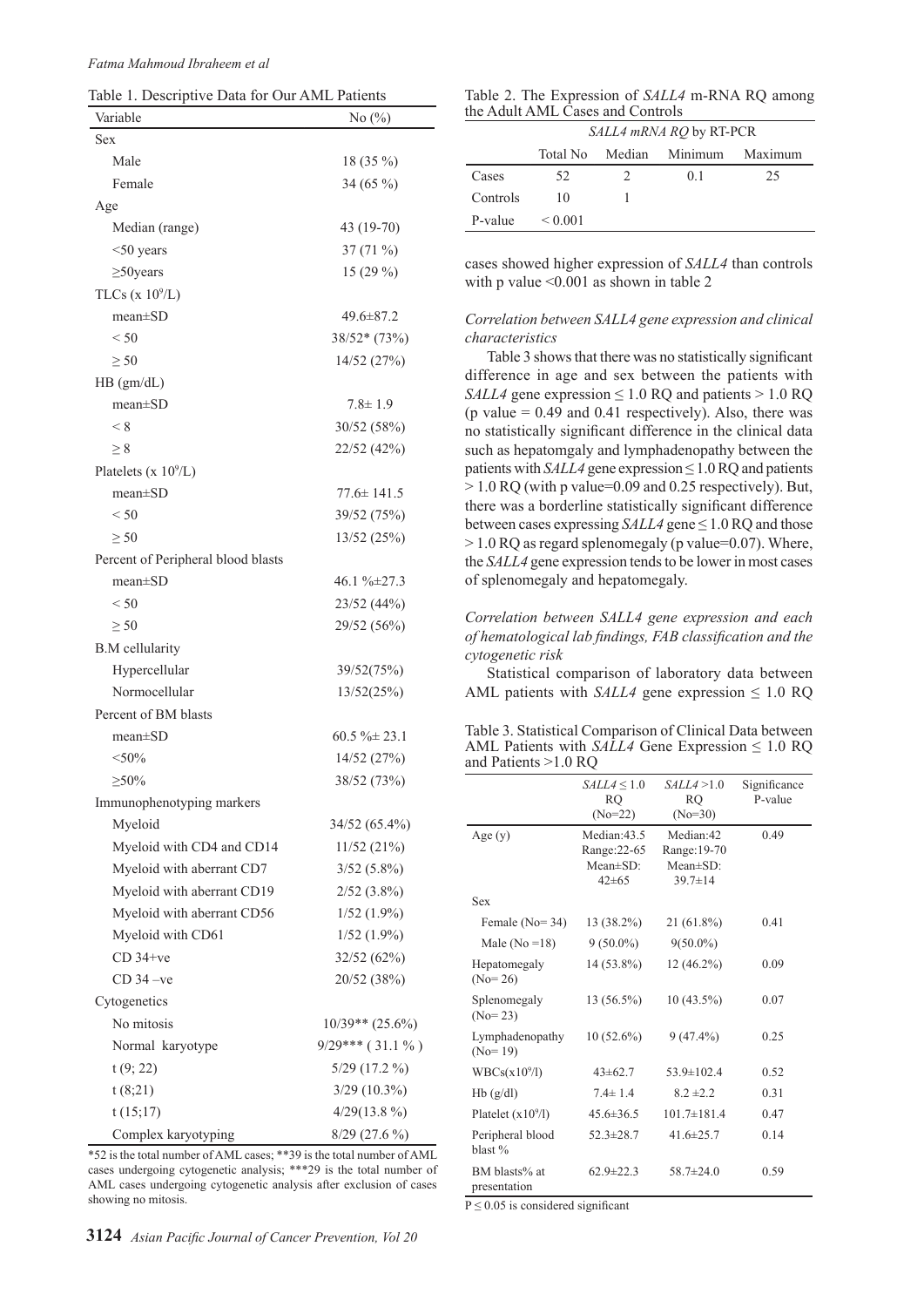| Table 4. Statistical Comparison between the Two SALL4 Groups According to WHO Classification |  |  |  |  |  |  |  |  |
|----------------------------------------------------------------------------------------------|--|--|--|--|--|--|--|--|
|----------------------------------------------------------------------------------------------|--|--|--|--|--|--|--|--|

| <i>SALL4</i> |               | AML with recurrent genetic<br>abnormalities | AML not otherwise<br>specified | Therapy related AML | Total  | P-value |
|--------------|---------------|---------------------------------------------|--------------------------------|---------------------|--------|---------|
| $\leq1.0$ RQ | Count         |                                             | 11                             | 0                   | 14     | 0.583   |
|              | $\frac{0}{0}$ | 10.30%                                      | 37.90%                         | $0.00\%$            | 48.30% |         |
| $>1.0$ RO    | Count         | 4                                           | 8                              |                     | 15     |         |
|              | $\frac{0}{0}$ | 13.80%                                      | 27.70%                         | 10.3                | 51.70% |         |
| Total        | Count         |                                             | 19                             |                     | 29     |         |
|              | $\frac{0}{0}$ | 24.10%                                      | 65.60%                         | 10.30%              | 100%   |         |

Table 5. Statistical Comparison between AML Cases with and without t(9;22) Regarding *SALL4* Gene Expression

| <i>SALL4</i>  |               | AML with $t(9;22)$ | Other cases of AML | Total     | P value                            |
|---------------|---------------|--------------------|--------------------|-----------|------------------------------------|
| $\leq 1.0$ RQ | Count         |                    | 14                 | 17        | Could not be done because of small |
|               | $\frac{0}{0}$ | 10.30%             | 48.30%             | 58.60%    | numbers in each group              |
| $>1.0$ RO     | Count         |                    | 10                 | 12        |                                    |
|               | $\frac{0}{0}$ | $6.90\%$           | 34.50%             | $41.40\%$ |                                    |
| Total         | Count         |                    | 24                 | 29        |                                    |
|               | $\frac{0}{0}$ | 17.20%             | 82.80%             | 100%      |                                    |

and patients > 1.0 RQ was performed as shown in Table 3. There were insignificant statistical differences between the two *SALL4* subgroups regarding each of WBCs count, Hb level and platelet count with P value: 0.52, 0.31, and 0.47 respectively. But, the statistical correlation could not be done between *SALL4* gene expression and each of FAB classification and the cytogenetic risk because of small number of cases in their subgroups.

### *Correlation between SALL4 gene expression and WHO subtypes*

As regard cases with *SALL4* ≤1.0 RQ; we had 3 (21.4%) cases were AML with recurrent genetic abnormalities, 11 (78.6%) were AML not otherwise specified and as regard cases with *SALL4* gene expression  $> 1.0$  RQ, we had 4 (26.7%) were AML with recurrent genetic abnormalities, 8 (53.3%) were AML not otherwise specified and 3 (20%) were therapy related AML. There was no statistical significant difference between the 2 groups as regard their *SALL4* gene expression with p value (0.58) (Table 4)

## *Correlation between AML cases with and without t (9;22) regarding SALL4 gene expression*

As regard cases with *SALL4* ≤1.0 RQ we had 3 (10.3%) were with t (9;22) and 14 (48.3%) without t(9;22). As regard cases with *SALL4* gene expression > 1.0 RQ, we had 2 (6.9%) with t (9;22) and 10 (34.5%) without t (9;22). But statistical comparative study according to *SALL4* gene

Table 6. Cumulative Overall Survival of AML Patients Included in the Study

|                       | Number | Cumulative           | Significance |
|-----------------------|--------|----------------------|--------------|
|                       |        | $O.S$ at $6th$ month | P- value     |
| SALL4 Gene Expression |        |                      |              |
| $\leq 1.0$ RQ         | 22     | 59.10%               |              |
| $>1.0$ RO             | 30     | 76.20%               | 0.18         |
| Whole group           | 52     | 68.90%               |              |

expression could not be done because of small number of cases in each subgroup (Table 5).

## *Correlation between SALL4 gene expression and each of the treatment outcome and survival*

As regard cases with *SALL4* ≤1.0 RQ; we had 10  $(45.5\%)$  cases were with CR, 3  $(13.5\%)$  as were with PR and 9 (41%) were died before day 28. As regard cases with *SALL4* gene expression > 1.0 RQ, we had 19 (63.3%) were with CR, 5 (16.7%) were with PR and 6 (20%) were died before day 28. But statistical comparative study according to *SALL4* gene expression could not be done because of small number of cases in each subgroup. As regard the survival study, the cumulative overall survival (COS) at sixth month of all AML patients was (68.9 %). The COS of AML patients whose  $SALL4$  gene expression  $\leq 1.0$ RQ was (59.1%). It is slightely worse than those whose *SALL4* gene expression  $> 1.0$  RO (76.2%), but there was no statistically significant difference between the two patient groups (P value: 0.18) (Table 6 and Figure 1)

## **Discussion**

Acute myeloid leukemia (AML) is a genetically heterogeneous clonal disorder characterized by accumulation of acquired genetic alterations in hematopoietic progenitor cells. These alterations disturb normal mechanisms of cell growth, proliferation and differentiation. As a result, there is accumulation of abnormal immature cells in the marrow. These cells which interfere with normal hematopoiesis, can escape into the blood, resulting in signs and symptoms of the disease. Such symptoms include, most prominently, anemia, hemorrhage, infection and their consequences (Estey, 2012).

Acute leukemias account for approximately 2% of all cancers in the United States, but have a disproportionately large effect on cancer survival statistics. Although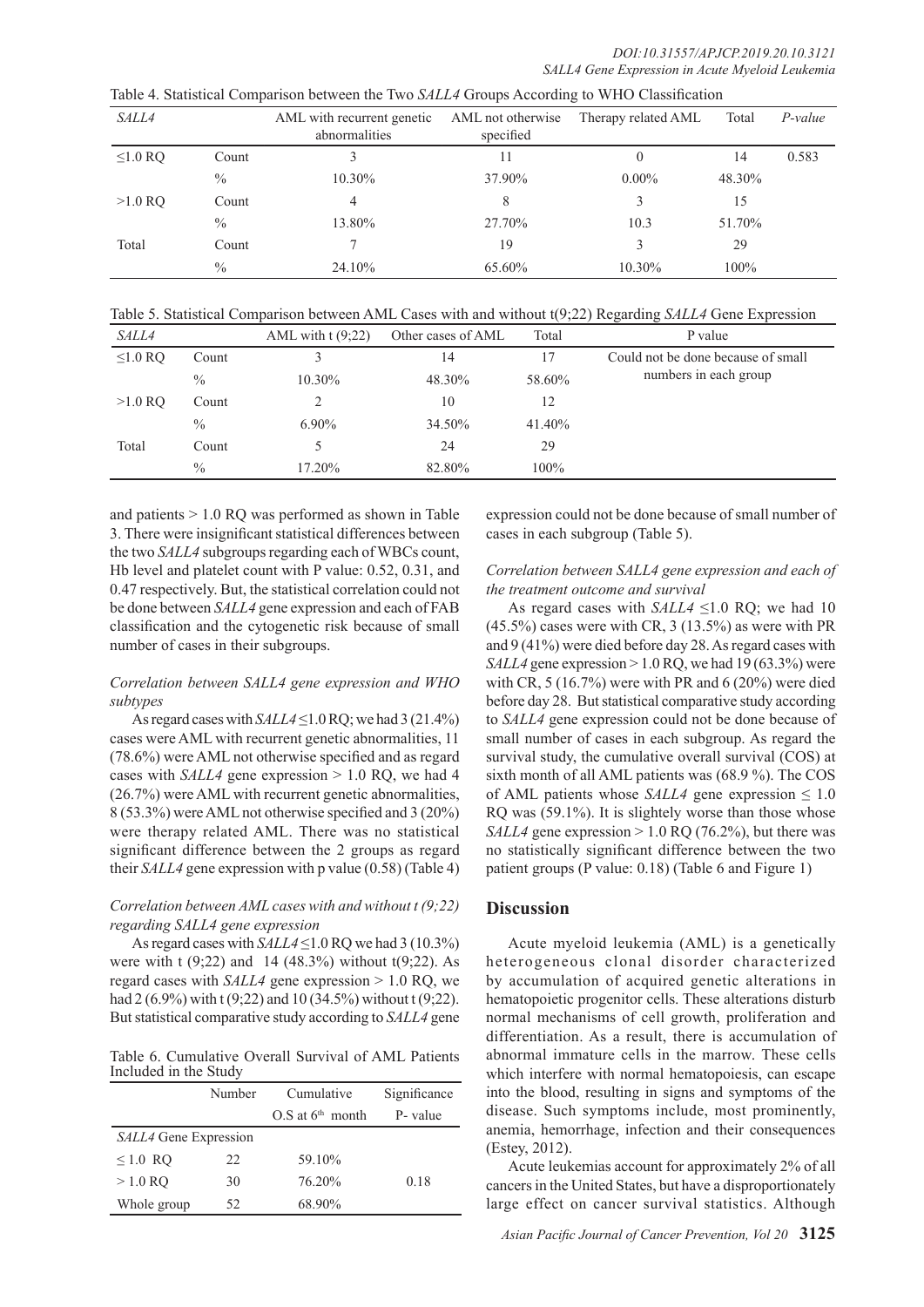#### *Fatma Mahmoud Ibraheem et al*

leukemia is 10 times more prevalent in adults than in children, it accounts for more than 30% of all childhood cancers. Compared to other types of leukemia, AML is the most deadly (Cherkaoui et al., 2014).

The NCI Cancer Registry presented the cancer incidence rates at national and regional level of Egypt in the period of time between 2008 and 2011 based upon results of National Cancer Registry Program (NCRP). They stratified Egypt into 3 geographical strata: lower, middle, and upper. The incidence of cancer in Egypt was 115/100,000 populations and the incidence of Myeloid leukemia was 1.5% of all newly diagnosed cancer patients (Ibrahim et al., 2014).

*SALL4* is a zinc-finger transcriptional factor and it is a member of the SALL gene family. It is one of the few genes that bridge the self-renewal properties of embryonic stem cells (ESCs), normal hematopoitic stem cells (HSCs) and leukemic stem cells (LSCs) (Gao et al., 2011).

In our study; *SALL4* gene expression showed a highly statistically significant difference between cases and controls with higher expression in cases than controls with p value <0.001. Our findings were consistent with a report for the Institute of hematology, China by Shen et al., 2012, which included 24 newly diagnosed Chinese AML patients and concluded that the *SALL4* expression level was increased in the AML patients (median: 1.051) than healthy individuals (median: 0.394) with p value: 0.009. Also; many other studies are concordant with us; concluded that *SALL4* gene expression was increased in the AML patients than control group; that was done by Chen et al., 2013, in china on 35 AML patients (median *SALL4* 1.43%) and 24 iron deficiency anemic patients as control group (median *SALL4* 0%) (p<0.001), Duan et al., (2013) in Hospital of Dalian Medical University, China, on 60 leukemic patients and 10 normal controls with (p<0.05), which was significantly decreased at complete remission (CR), and Jianghua et al., 2014, China on 50 new acute leukemia cases (median *SALL4* 13.9 in B-ALL, 11.1 in AML) and 15 ITP patients as controls (median *SALL4* 1.0) (p=0.001). Other study that done by Lu and his colleagues, 2011 in Harvard Medical School Boston, USA, that included 23 CML cases have found that the *SALL4* gene was present in 12 CML patients who were in blast crisis but not in 11 CML cases who were in chronic phase.

In our study, in cases with *SALL4* gene expression >1.0 RQ; there was 1/1 M7 (100%), 16/25 M2 (64%), 7/12 M4 (58%), 5/10 M1 (50%) and, 1/4 M3 (25%). But, the statistical analysis could not be done because of small number of subgroups. In a study done by Chen et al., (2013), who found that *SALL4* gene expression differ significantly with AML FAB subtypes and the frequency of *SALL4* expression was in M2 (86.7%, 13/15) > M3  $(75.0\%, 6/8) > M1$   $(60.0\%, 3/5) > M4$   $(14.3\%, 1/7)$ , and the difference among the 4 groups was statistically significant ( $P = 0.008$ ). And a study that was carried out by Wang et al., (2013) at Harvard Medical School, Boston, USA on 55 denovoux MDS, 20 AML on top of MDS, 16 post-treatment MDS patients and 10 healthy donors and evaluated their *SALL4* expression in different WHO subtypes and international prognostic scoring system (IPSS) risk groups. The expression of *SALL4* was

significantly higher (p<0.001) in refractory anemia with excess blast type 1 (RAEB-1)  $(35.06 \pm 16.32, n=14)$  and refractory anemia with excess blast type 2 (RAEB-2)  $(45.66\pm16.87, n=13)$  subtypes when compared with healthy control, but not refractory anemia  $(RA)$  (6.62 $\pm$ 7.21, n=18) or refractory cytopenia with multilineage dysplasia (RCMD) (8.95±9.72, n=10). These results summarized that *SALL4* gene expression increased in high grade morphology and high IPSS score cases.

In the present study; as regard the re sponse to treatment; the cases with *SALL4* gene expression > 1.0 RQ; showed CR in 19/29 (65.5%) > those with PR 5/8  $(62.5\%)$  > those who died before day 28 6/15 (40%), A study done by Shen et al., 2012, who found that the *SALL4* expression level was increased in the AML group (median: 1.051; p=0.009), CML-BC group (median: 1.563; p=0.016) and the different AML subtypes M2 (median: 0.974; p=0.039), M3 (median: 0.799; p=0.083) and M5 (median1.465; p=0.026), it was lower in the M2-CR (median: 0.105; p=0.151) and M3-CR (median: 0.023; p=0.037) groups. Interestingly, the level of *SALL4* expression in the CML-CP (median: 0.093; p=0.213) and CML-CR groups (median:  $0.025$ ;  $p<0.0001$ ) was lower in comparison with the HI group, and the increased *SALL4* expression level in the CML-BC group (median: 1.563) was significantly higher than that in the CML-CP  $(p=0.001)$  and CML-CR  $(p<0.0001)$  groups. Other study done by Jeong et al., 2011 who showed that AML patients who responded to treatment had decreasing *SALL4* expression throughout the course of treatment, while AML patients with disease relapse or drug resistance had increasing *SALL4* expression, which was correlated with disease progression. Also Duan et al., 2013 showed that *SALL4* mRNA expression significantly decreased at CR in AML and increased slightly higher in relapse than in de novo leukemia group, but the difference was not statistically significant ( $P > 0.05$ ) and Jianghua et al., 2014, also found, *SALL4* mRNA expression is significantly decreased in complete remission stage (median: 0.98) than in acute phase (median:  $28.6$ ) ( $p<0.001$ ).

In our study, the cumulative overall survival at sixth months of our patients was 68.9 %, and there was no statistically significant difference between the two *SALL4* ( $\leq 1$  RQ (59.1%) and  $> 1$  RQ (76.2%)) groups with (P value: 0.18). This differs than other study done by Wang et al., 2013 in China on 20 AML cases on top of CML, higher level of *SALL4* expression was associated with worse survival rates and *SALL4* level decreased following effective therapy (P<0.05). Our results differ than other study carried out by Ma and his colleagues, 2013 on *SALL4* gene expression in 35 AML patients and revealed a significantly positive correlation between the level of *SALL4* expression and the status of *SALL4 SALL4* hypomethylation (r=0.501, P=0.002); where *SALL4* gene is frequently hypomethylated in AML and hypomethylation was correlated with the high expression of *SALL4* gene. In that study; survival curves for the *SALL4* hypomethylated group and *SALL4* methylated group are done and revealed that the estimated 50% survival time of the *SALL4* hypomethylated group (15%) was worse than that of *SALL4* methylated group (26%), but